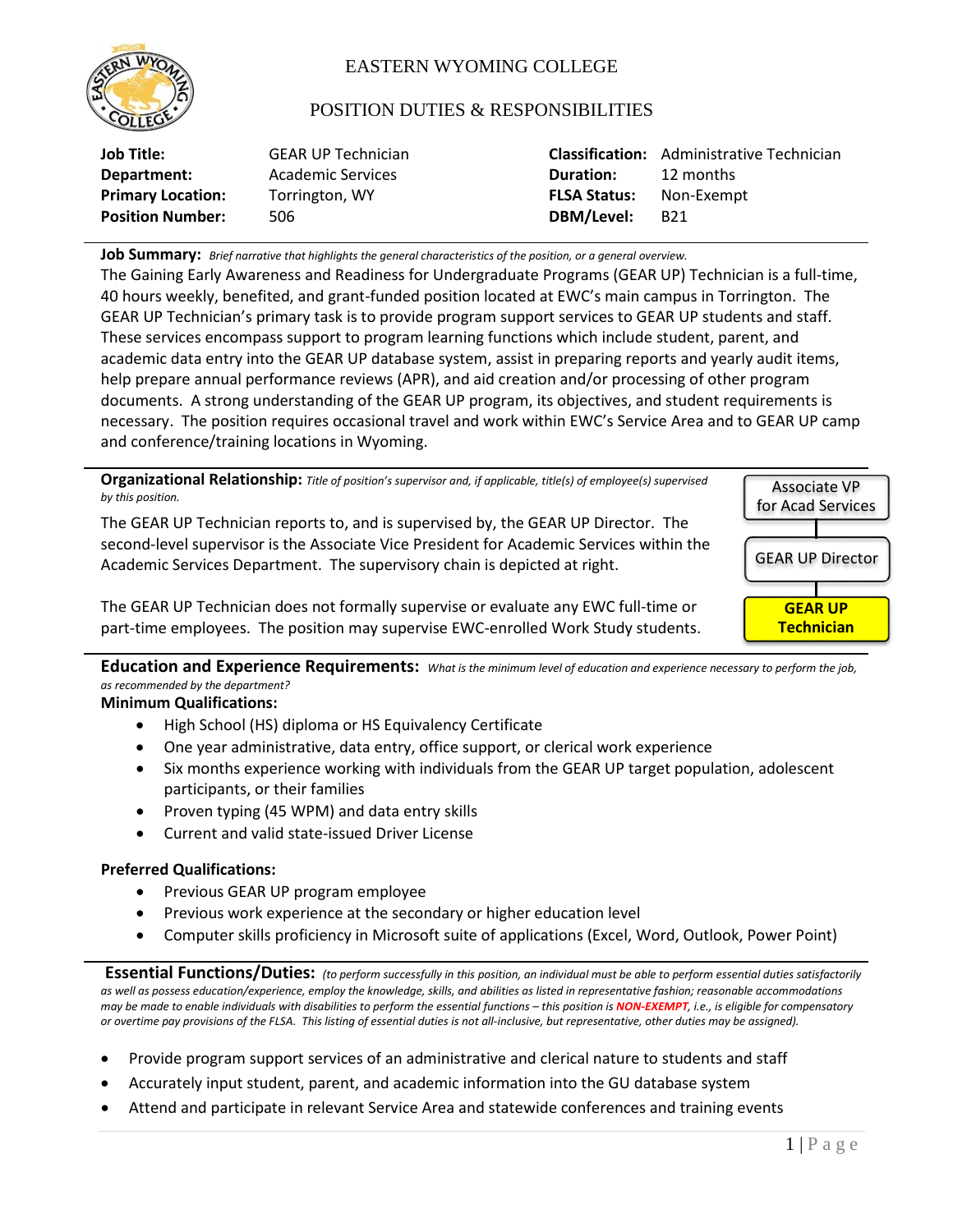- Assist in preparing reports, annual performance reviews, and other documents for annual GU audits
- Meet assigned deadlines required by the GEAR UP grant and the supervisor
- Compile and sort information in preparation for data entry; establish data entry priorities
- Review document data for errors and deficiencies; resolve discrepancies using GU database procedures
- Contact GU staff throughout the Service Area to resolve incomplete or inaccurate data
- Adhere to GU data program requirements and procedures; maintain a current and accurate database
- Verify entered documentation and account information by reviewing, correcting, deleting, and reentering database information; purge files/records/accounts to eliminate data duplication
- Confer with supervisor regarding incomplete information
- Perform all other duties of a similar nature or level as assigned

**Nonessential Functions:** *These are tasks that are marginal, or incidental to the completion of the essential function, or those functions that could be performed by other employees.*

- Moving, carrying, and/or storing office related and GU equipment and supplies
- Physical delivery of hard-copy, printed reports
- Participating in College functions as applicable/assigned

**Knowledge, Skills, and Abilities:** *These are the requirements for an employee who is capable of performing the full range of essential functions of the position.*

- Knowledge, skill, and ability to interface with and operate efficiently and effectively a computer work station and associated office data processing and technology equipment (e.g. desktop computer)
- Ability to work as an effective team member with GU staff, faculty, Student Services members, Outreach personnel, and tutors
- Skill and ability to maintain confidentiality of verbal and written data including electronic records/files
- Ability to organize work and information; skill and ability to apply and utilize attention-to-detail methods
- Ability to sit at a computer station or desk and perform assigned work for long periods of time
- Knowledge and skill to implement proven information analysis and decision-making techniques
- Satisfactory wrist agility and movement ability
- Ability to perform assigned work thoroughly, independently, and without close supervision
- Skill to travel to GU program and conference or training locations

**Physical/Mental Demands:** (*The physical demands and work environment characteristics described herein are representative of those*  that must be met by an employee to successfully perform essential functions of this position and/or may be encountered while performing essential *functions. Reasonable accommodations may be made to enable individuals with disabilities to perform the essential functions).*

- Occasional travel within Wyoming and the six-county Service Area
- Moving or carrying equipment, furniture, reports, and supplies
- Reach, stand, walk, finger, grasp, feel, talk, listen/hear, see and repetitive motions of these
- Sedentary Work: Exerting up to 10 pounds of force regularly and/or a negligible amount of force frequently to lift, carry, push, pull, or otherwise move objects, to include one's self
- Must be able to lift and move up to 50 pounds of program supplies or documents occasionally
- Sitting most of the time and minimal walking/standing required during normal duty period
- Maintain a program and student-centric perspective when performing assigned tasks